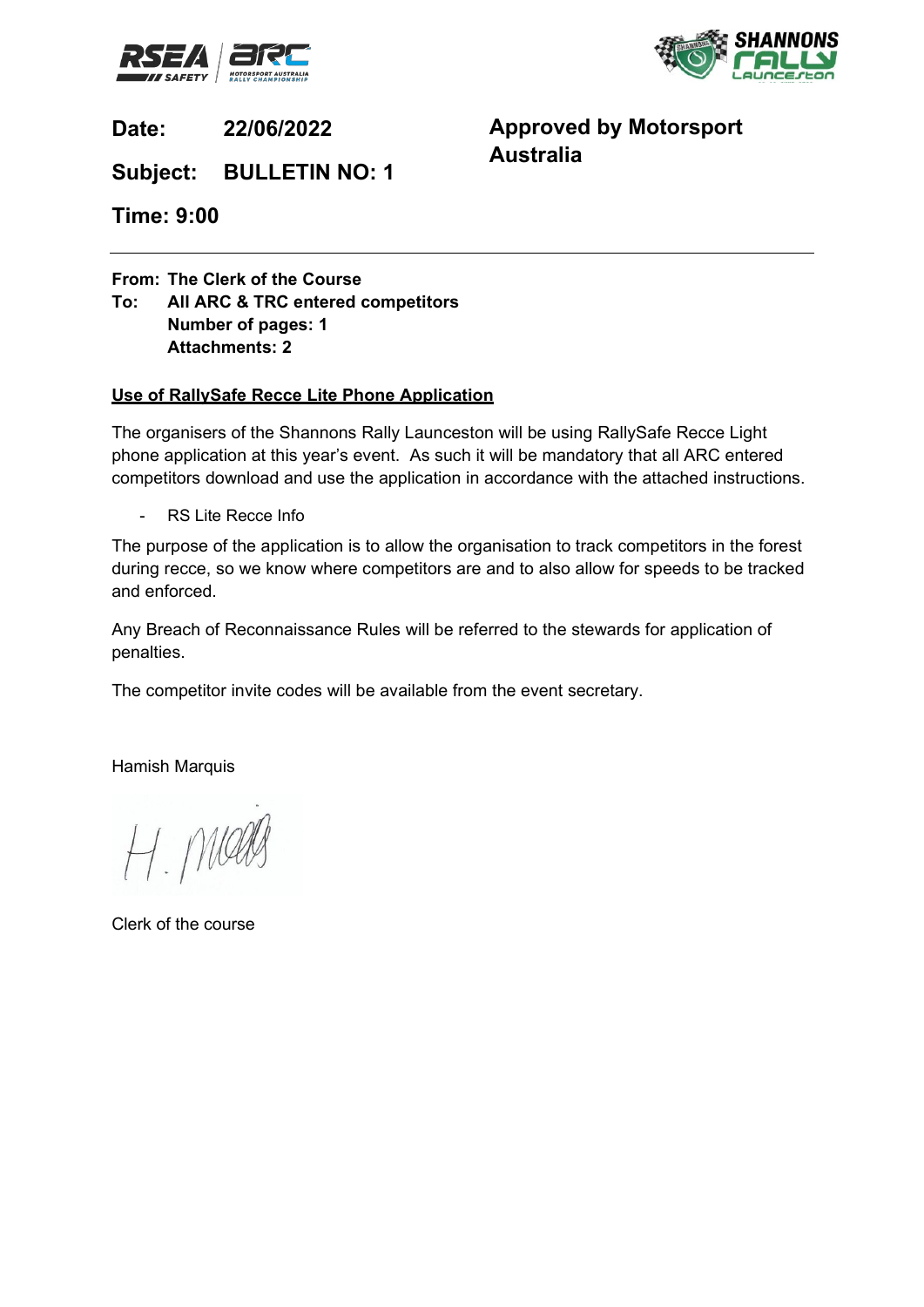



| SHANNONS RALLY LAUNCESTON RALLYSAFE RECCE LIGHT CODES |              |      |                        |                               |
|-------------------------------------------------------|--------------|------|------------------------|-------------------------------|
| <b>Vehicle</b>                                        | <b>Class</b> | Code | <b>Driver</b>          | <b>Co-Driver</b>              |
| 1                                                     | <b>ARC</b>   |      | 963203 Harry Bates     | John McCarthy                 |
| $\overline{2}$                                        | <b>ARC</b>   |      | 691746 Lewis Bates     | Anthony McLoughlin            |
| 3                                                     | <b>ARC</b>   |      | 223066 Richie Dalton   | Dale Moscatt                  |
| 4                                                     | <b>ARC</b>   |      | 425972 Troy Dowel      | <b>Bernie Webb</b>            |
| 5                                                     | <b>ARC</b>   |      | 826614 Tom Clarke      | <b>Ryan Preston</b>           |
| 6                                                     | <b>ARC</b>   |      | 300010 Taylor Gill     | <b>Kim Bessell</b>            |
| $\overline{7}$                                        | <b>ARC</b>   |      | 856236 Edwin Maguire   | Zak Brakey                    |
| 8                                                     | <b>ARC</b>   |      | 626097 Cahal Carey     | <b>James Ford</b>             |
| 9                                                     | <b>ARC</b>   |      | 112420 Daniel Gonzalez | Caleb Ash                     |
| 10                                                    | <b>ARC</b>   |      | 744254 Ryan Williams   | <b>Brad Jones</b>             |
| 11                                                    | <b>ARC</b>   |      | 898503 Bodie Reading   | Mark Young                    |
| 12                                                    | <b>ARC</b>   |      | 940153 Stephen Maguire | <b>Stuart Benson</b>          |
| 13                                                    | <b>ARC</b>   |      | 611201 Benjamin Newman | <b>Steve Glenney</b>          |
| 14                                                    | <b>ARC</b>   |      | 985523 Dean Ridge      | <b>Phillip Bonser</b>         |
| 15                                                    | <b>ARC</b>   |      | 532757 Aiden Peterson  | <b>Mitchell Newton</b>        |
| 16                                                    | <b>ARC</b>   |      | 453868 James Dimmock   | <b>Paul Bennett</b>           |
| 17                                                    | <b>ARC</b>   |      | 686556 David Thompson  | <b>Matthew Sanders</b>        |
| 19                                                    | <b>TRC</b>   |      | 499982 Kurt Wylie      | Ryan Sheehan                  |
| 21                                                    | <b>TRC</b>   |      | 376593 Timothy Auty    | Sarah Auty                    |
| 25                                                    | <b>TRC</b>   |      | 865367 Ralph Norton    | <b>Malcom Norton</b>          |
| 26                                                    | <b>TRC</b>   |      | 553517 Dean Lillie     | <b>Tyler Crow Killer Page</b> |
| 27                                                    | <b>TRC</b>   |      | 331055 Jaidyn Gluskie  | <b>Sam Berwick</b>            |
| 28                                                    | <b>TRC</b>   |      | 202426 Nathan Stokes   | Ian Wheeler                   |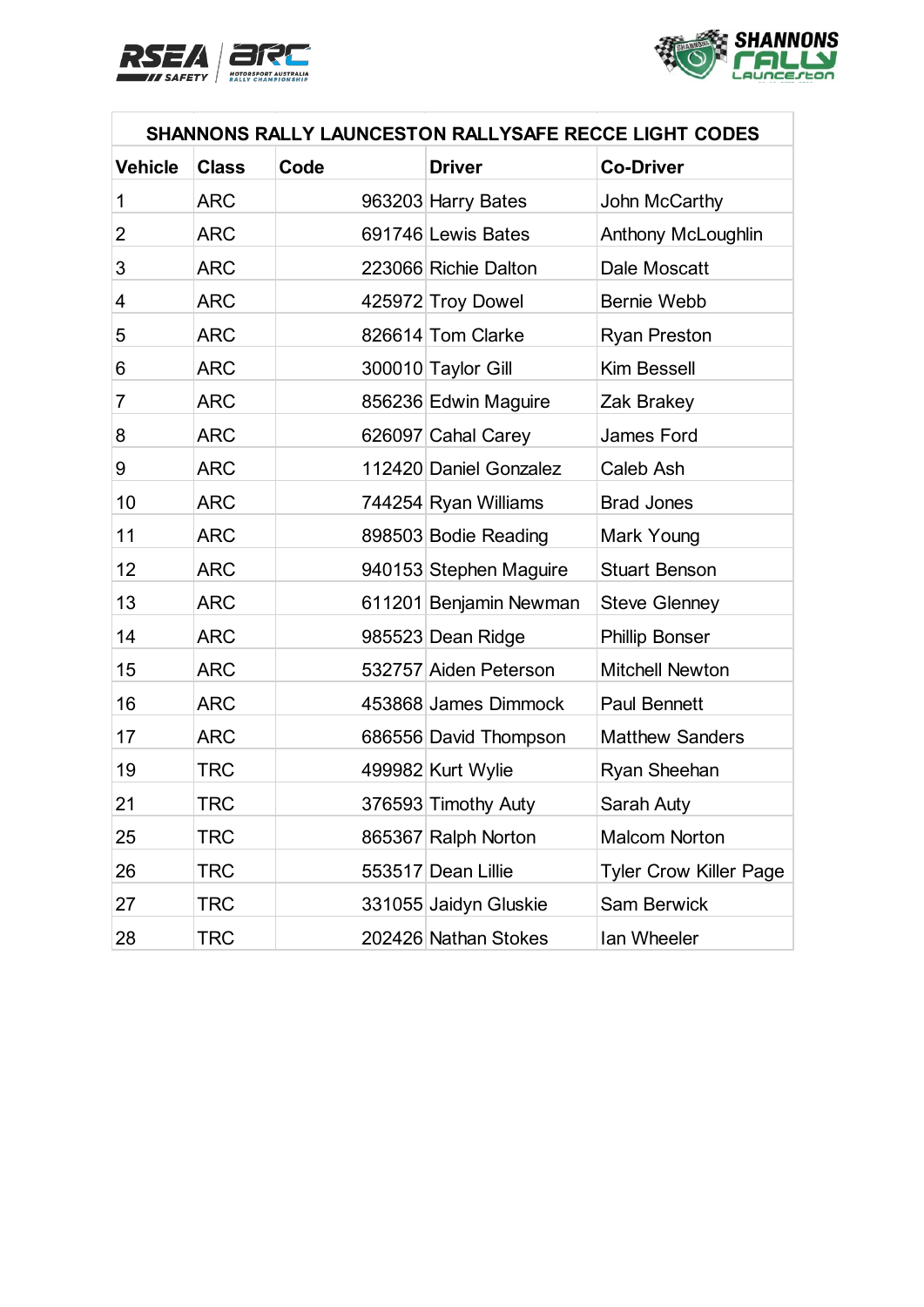## **RS Lite Usage for 2022**

20/05/2022

New RS Lite from RallySafe. The free app is available on the Google Play and Apple App store. Competitors are responsible for having a device capable of using the app with GPS tracking and a battery lasting the entirety of recce. Considerations should be made to make sure the phone or tablet can be charged and there are no 3<sup>rd</sup> party applications that may disable GPS tracking.

QR CODE FOR BOTH HERE:



(Google Play Store) (Apple App Store)



When you arrive and check in at the event, each car number will be given a unique code to enter into the app.